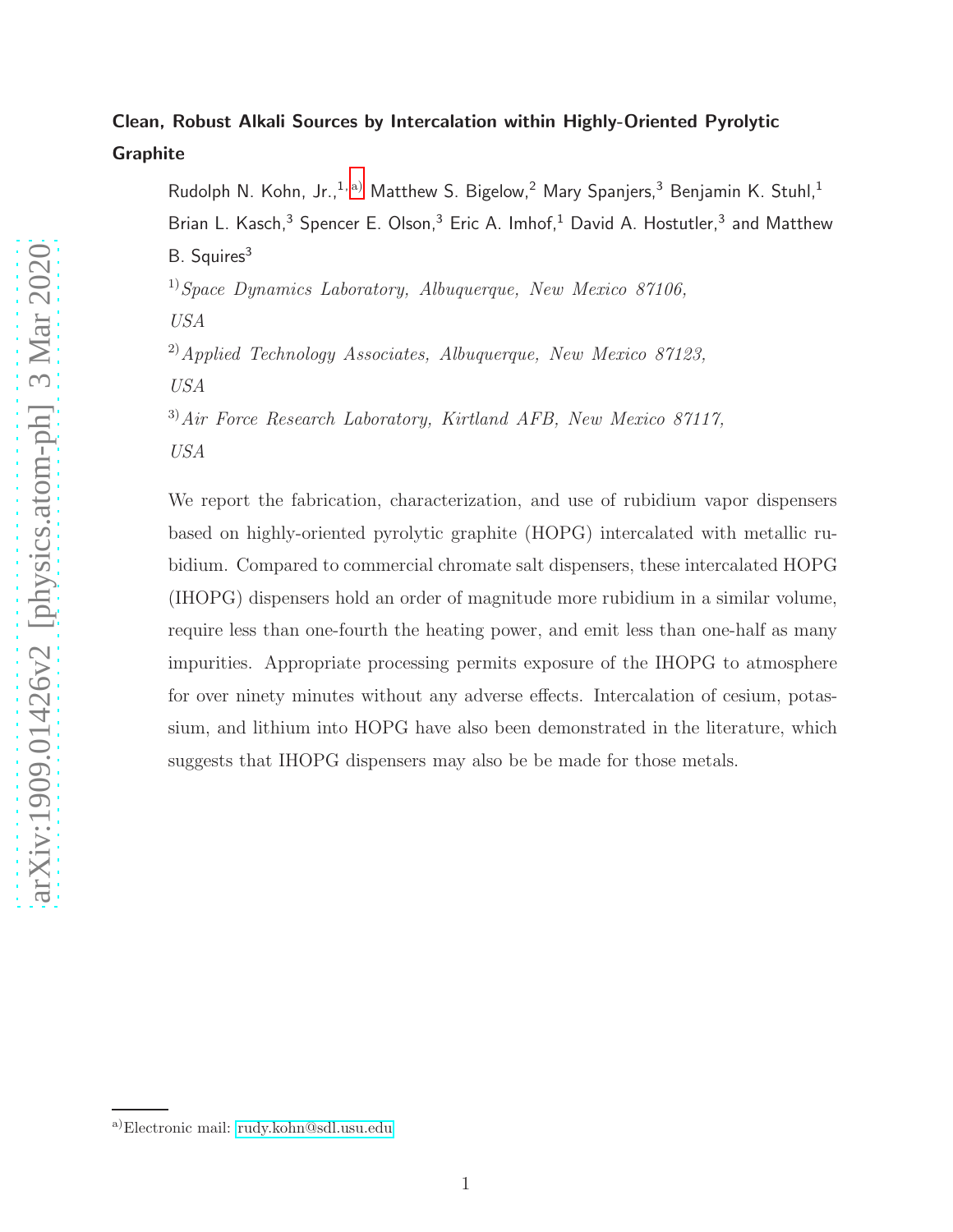# I. INTRODUCTION

Alkali metals serve as the atomic backbone for a wide variety of physics experiments. Alkalis' simple electronic structure and strong transitions facilitate laser cooling and make them very attractive candidates for atomic sensors. In experiments using alkali metals, the on-demand production of a clean, dilute vapor is often the first crucial step. The stringent requirements of modern cold atom experiments mean that significant improvements in this first step can positively impact the rest of the experiment. This work introduces a new architecture for producing extremely pure alkali vapors using intercalated graphite, and compares this new architecture to commercially available dispensers.

Many methods exist to produce pure, dilute atomic vapors. However, experimental parameters often limit which methods are viable. For example, an atomic beam experiment might need a source with high flux and directionality, but stationary or slow-moving cold atom experiments often depend upon extremely pure, dilute vapors, so that the atoms can be trapped and cooled with minimal interference from background gas. The desired background pressures are often orders of magnitude below the room temperature vapor pressures of the metals, impeding the use of pure metallic sources. Other characteristics, such as capacity, activation temperature, ease of handling, and total vapor produced frequently place other restrictions on the source.

For the production of pure, dilute alkali vapors, there are two general architectures in common use. The first uses ovens, usually emitting effusive beams, which offer high purity and capacity (grams) and low activation temperature ( $\sim 100$  °C for rubidium). However, simple ovens produce enough vapor to have deleterious effects on pumps and vacuum quality.[1](#page-18-0) Negative effects on vacuum can be mitigated, but generally at the expense of increased complexity. The large quantities of pure alkali used can present difficulties for safe handling and disposal, as well.<sup>[2](#page-18-1)</sup>

The second general architecture uses chromate salts and non-evaporable getter (NEG) material to produce a reasonably pure alkali vapor.<sup>[3](#page-18-2)[,4](#page-18-3)</sup> Commercial chromate salt dispensers are compact and easy to handle, but they have relatively low capacity ( $\sim 10$  mg for a 30 mm long dispenser), much higher activation temperatures (∼ 500 ℃ for rubidium chromate), and can emit significant quantities of unwanted gas under certain conditions. A typical chromate salt dispenser contains NEG material to inhibit the release of unwanted gases. However,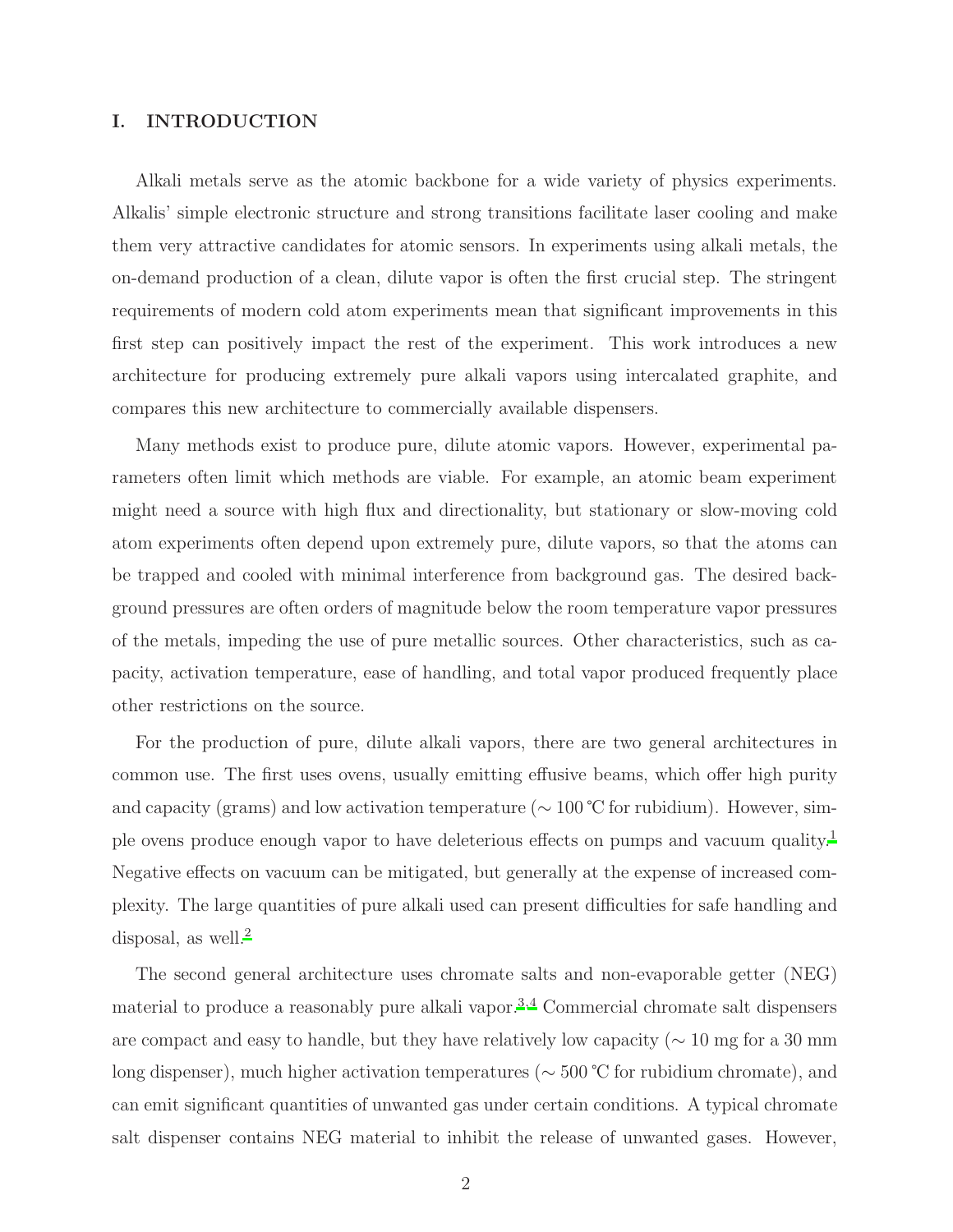prolonged periods at room temperature can collect unwanted gases in the NEG material or on the nearby chamber walls, and improperly degassing before activation can contaminate the source.<sup>[5](#page-18-4)</sup> We have observed that extended periods at room temperature produce a measurable pressure spike when the chromate dispenser is next heated, which can be traced to either gas adsorbed onto the steel container of the dispenser or absorbed into its NEG material, or adsorbed onto chamber surfaces near the dispenser, which are heated during activation.

We present an alternative source of alkali vapor which compares favorably to the chromate salt architecture in size, ease of handling, and ease of activation while improving on the purity of their output and increasing their capacity to  $\sim 100$  mg in a similar volume. Highly-oriented pyrolytic graphite (HOPG), essentially graphite with a high degree of internal order, can absorb relatively large amounts of foreign chemicals between its graphene-like layers. This behavior, known as intercalation, has been studied since at least the  $1940s^{6,7}$  $1940s^{6,7}$  $1940s^{6,7}$  $1940s^{6,7}$ Graphite and HOPG have frequently been used as getters for alkali vapors because of this behavior.[8](#page-19-0)[,9](#page-19-1) The characteristics of intercalated HOPG (IHOPG) as a dispenser have been examined in the context of vapor deposition,<sup>[10](#page-19-2)</sup> but, to the best of our knowledge, no examination of its compatibility with ultra-high vacuum (UHV) or modern cold-atom experiments has been made. Many materials are known to intercalate into HOPG, but of special interest here are the four alkalis known to intercalate relatively easily: lithium, potassium, rubidium, and cesium.[11](#page-19-3)[–16](#page-19-4) Studies have shown that sodium is much more difficult to intercalate into graphite,<sup>[17](#page-19-5)</sup> therefore it seems unlikely that reliable dispensers can be made for sodium. Although examples of cesium, potassium, and lithium intercalation are present in the literature, the work described here uses rubidium exclusively. We devised a method to reliably intercalate HOPG with rubidium, make the IHOPG relatively stable in atmosphere, and controllably dispense rubidium vapor under vacuum.

We describe the methods for producing rubidium IHOPGs in Section [II.](#page-3-0) The apparatus used to compare the dispensers is detailed in Section [III,](#page-6-0) and then, two comparisons are made. The first, in Section [IV,](#page-9-0) compares the purity of the output vapor of both dispensers in a steady-state configuration. The second, in Section [V,](#page-13-0) compares the undesired gas which accumulates on, in, or near the dispensers after extended periods at room temperature. In both cases, the IHOPG dispenser produced less undesired gas than the chromate dispenser. In general, heating dispensers emits waste gases, either from the dispenser itself or from gases adsorbed onto nearby walls. Emitted rubidium interacts with background gas, caus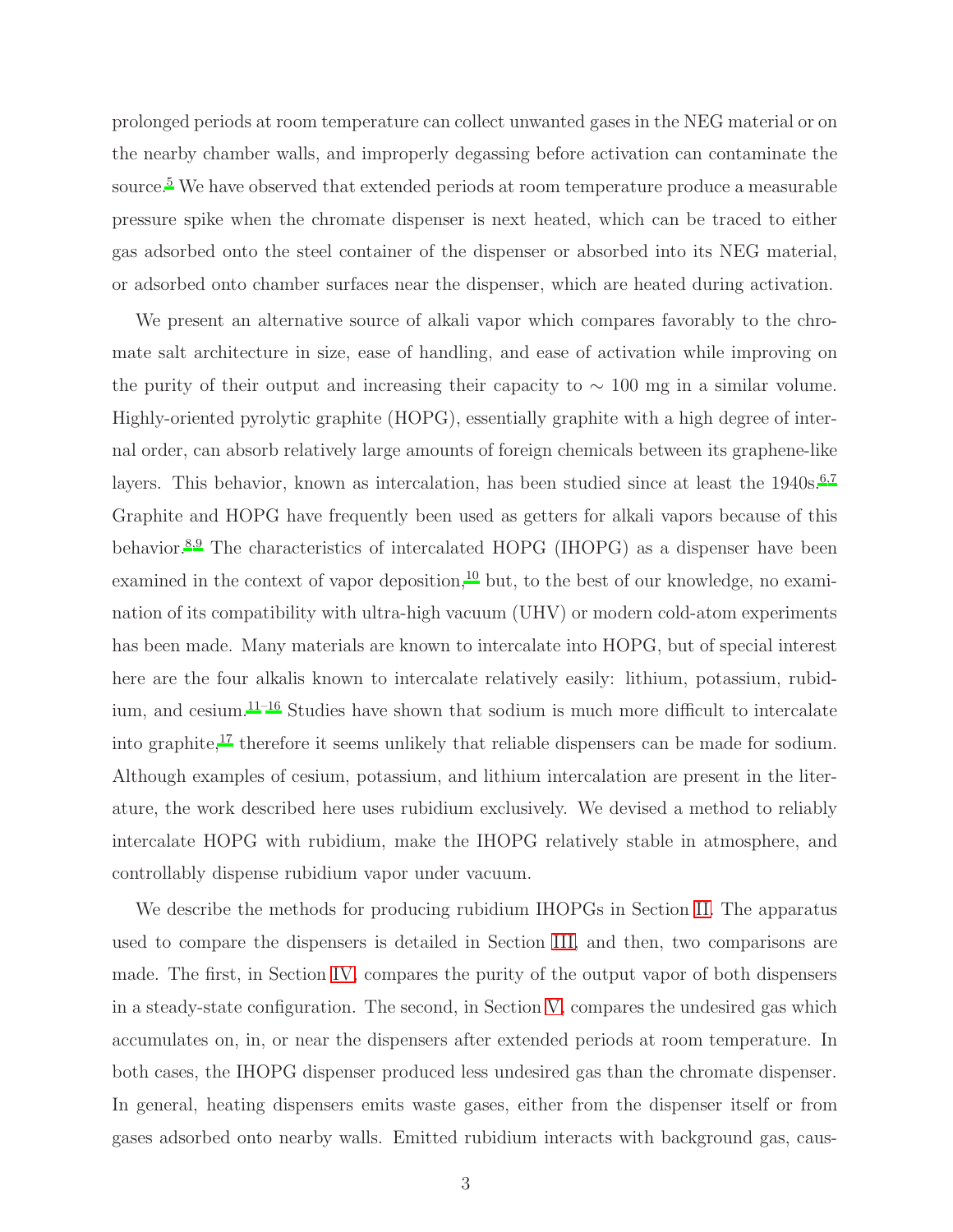ing a getter effect. Over the range of rubidium emission rates we tested, the waste gases produced by heating the chromate dispenser consistently overwhelmed this getter effect. However, at sufficiently high rubidium output rates the waste gases produced by heating the IHOPG were so inconsequential that the pressure in the chamber actually decreased. Aside from the IHOPG dispenser used for these tests, another IHOPG dispenser has been successfully integrated into a cold atom experiment loading grating magneto-optical traps (MOTs).[18](#page-19-6) Another system in current daily use contains an IHOPG for dispensing rubidium, and regularly produces Bose-Einstein condensates.

#### <span id="page-3-0"></span>II. FABRICATION AND OPERATION

Alkalis are intercalated into HOPG by placing a heated sample of HOPG in close proximity to vapor at high enough  $\geq m\text{Tor}$  pressure. The heat allows alkali atoms to diffuse between its graphene-like layers. Specific temperatures are given for rubidium. Cesium has a very similar melting point and vapor pressure, so the temperatures required may also be very similar. Potassium and lithium, however, melt at much higher temperatures and have a much lower vapor pressure, so higher temperatures will almost certainly be required.

The procedure detailed below reliably produces rubidium IHOPG dispensers with about 1 mg of rubidium per mm<sup>3</sup> of dispenser. The initial samples of HOPG were  $7 \times 7 \times 1$  mm, but successful intercalation increased their volume by a factor between 2 and 3. Several optional steps, detailed in Subsection [II A,](#page-5-0) improve ease of handling.

The structure of the original HOPG affected how reliably they could be intercalated. HOPG is typically graded by crystallographic order, characterized by two parameters: mosaic angle and grain size. Mosaic angle is a measure of the dispersion of the angles of crystallites in the sample.<sup>[19](#page-19-7)[–21](#page-19-8)</sup> The grain size is typically measured in microns or millimeters and describes how far apart, on average, grain boundaries can be found. In the early stages of our work, we experimented with samples with different levels of order and found that samples with higher crystallographic order loaded and dispensed more reliably. The dispensers described here were all produced from HOPG samples with mosaic angles of 0.8  $\pm$  0.2 degrees, and with average grain sizes between 0.5 and 1.0 millimeters.

We prebake all of our HOPGs at 250 ℃ under high vacuum to eliminate surface impurities and degas the sample. 48-72 hours at this temperature, with a turbomolecular pump to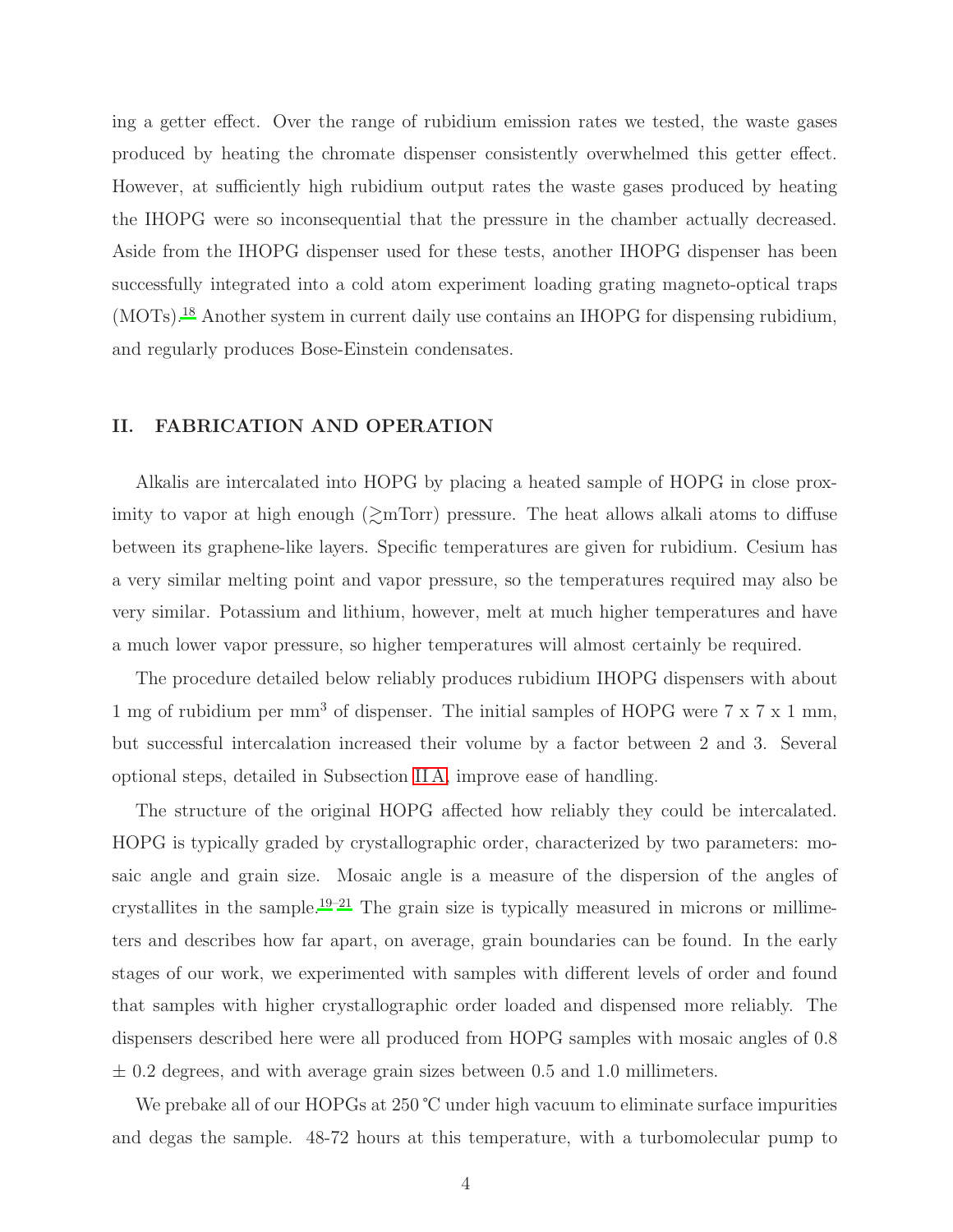maintain vacuum, is sufficient to bake out a reasonably clean HOPG sample, removed from its packing material and handled with gloves. After the prebake, we remove the sample to a dry nitrogen atmosphere and add elemental rubidium into the chamber. The glove box we use for this purpose is fed dry nitrogen from a dewar source, but any inert gas (e.g. argon) would likely work just as well. In practice, we usually pour a few drops of molten rubidium onto the HOPG, but other delivery methods, such as small pieces of solid rubidium dropped into the chamber should work just as well, since the intercalation process is driven by heating the HOPG and exposing it to vapor,  $22,23$  $22,23$  which will be present when the chamber is heated in either case. Before heating, we attach the chamber to an oil-free roughing pump, reducing the background pressure to the milliTorr range. The rough vacuum removes unwanted gases in the chamber, which can impair intercalation. We then seal off the chamber containing the HOPG and rubidium under rough vacuum and heat the chamber to 125-150 ℃ for at least 48 hours to intercalate.

After 48 hours, we turn off the heaters and remove the cooled chamber to a dry nitrogen atmosphere to examine the HOPG. Successfully intercalated HOPGs dramatically increase in thickness, with a 1 mm thick HOPG swelling to 2 or 3 mm after intercalation. This expansion is strong evidence that the process creates high stresses in the HOPG sample. We have observed samples that broke into several pieces during intercalation, and an attempt to load rubidium into graphene foam reduced the sample to dust. Based on these observations, we infer that larger grain size inhibits structural damage to the HOPG.

The structure and dimensions of IHOPG are fairly well known<sup>[15](#page-19-11)</sup>. IHOPG has several different stable structures with different stoichiometric ratios. The structure with the most intercalated material has the formula  $\rm XC_8$ , corresponding to 0.89 g of rubidium for each gram of carbon. However, our loaded samples usually gain more mass than this, with a 110 mg HOPG gaining 100-220 mg of rubidium. The expansion in size is also larger than predicted by the expected structure: the known thickness difference between pure and maximally intercalated HOPG is 68%–much less than the 100-200% increases observed in our samples. In addition, IHOPGs exposed to air for long periods tend to expand further, with layers splitting apart as the rubidium oxidizes. These observations strongly suggest that additional rubidium is making its way between the layers of the HOPG, pushing them further apart and adding more rubidium to the dispensers than expected in a pure intercalation.

Once the HOPGs are loaded, they are placed in a vacuum chamber and heated in order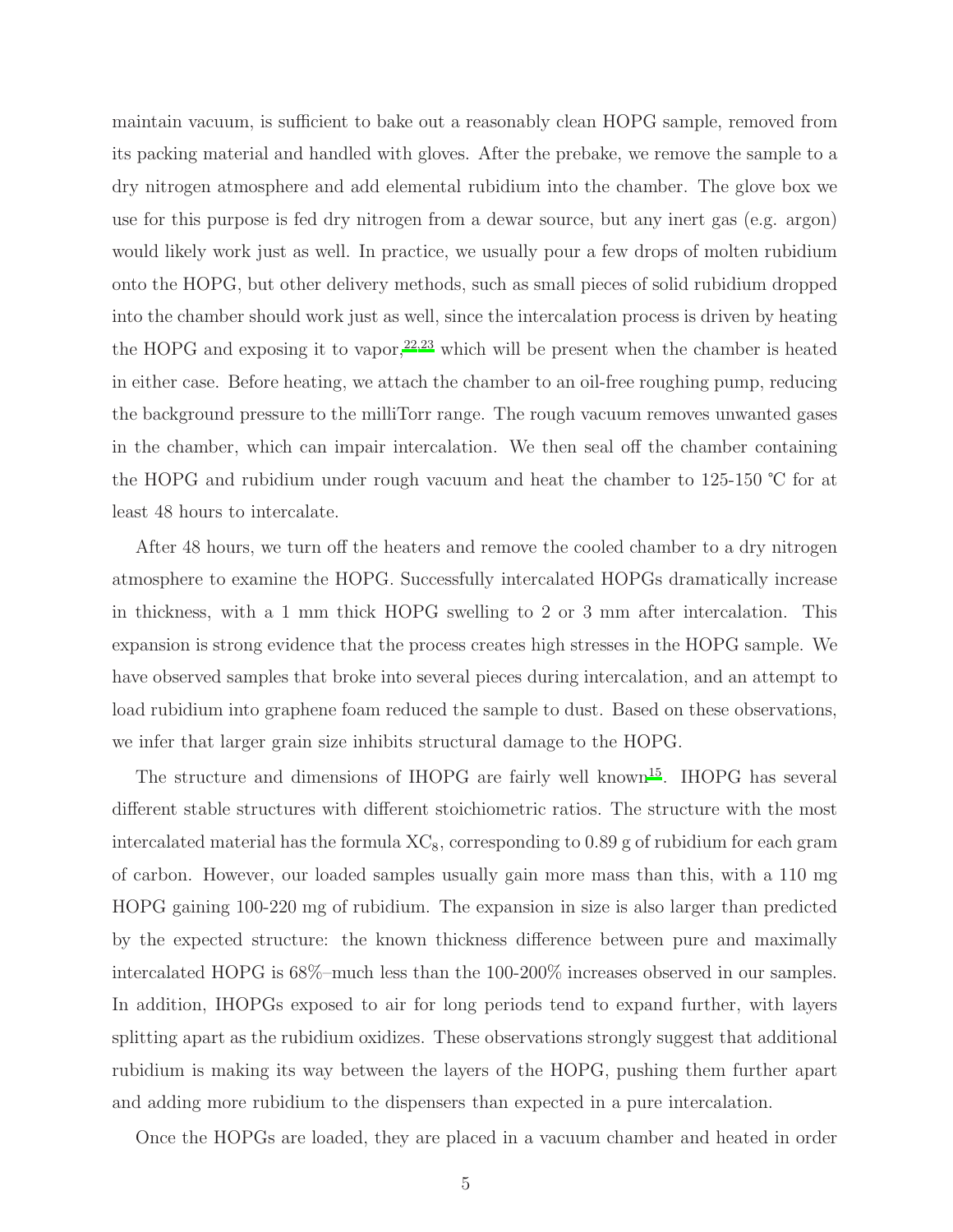to liberate the intercalated rubidium. The IHOPGs begin emitting rubidium vapor when heated over some activation temperature, which varies somewhat from sample to sample. Typical activation temperatures range from 125-160 ℃, and seems to roughly correlate with the amount of intercalated rubidium. Additional heating over the activation temperature increases the emission rate. Dispensers rapidly plate rubidium onto nearby glass at temperatures of 250 ℃. A newly loaded dispenser held at 250 ℃ depleted itself in about 72 hours, implying a rate of 2-3 milligrams per hour at that temperature. A different IHOPG sample emitted no measurable rubidium over a 12 hour period at 150 ℃, but at 170 ℃, it produced enough rubidium to observe laser-induced fluorescence in a small chamber after about 10 minutes, suggesting an output rate of about 0.5 nanograms per hour, taking into account the laser power and the sensitivity of the infrared scope. Our attempts to measure rubidium vapor emitted from IHOPGs at room temperature under vacuum have all been below the detection limit.

We attempted to heat the IHOPGs above the activation temperature with several methods. Of these methods, we had success with two: conductive heating from outside the chamber and inductive heating across a glass wall. For conductive heating, a resistive tape outside the chamber heats the IHOPG through the chamber wall. This method allows easy monitoring of the IHOPG temperature with a thermocouple, which is useful for characterizing a sample's activation temperature. Conductive heating might also be accomplished by attaching the IHOPG to a heating element inside the chamber. For inductive heating, a wire coil outside the chamber, oriented in the same plane as the layers of the IHOPG and carrying a large, rapidly oscillating current, heats the sample by inducing eddy currents in the graphite. In a glass chamber, the IHOPG can be epoxied to a chamber wall or simply rest on the chamber bottom. The distance between the coil and the IHOPG controls the temperature and emission rate, though measuring the absolute temperature using this method is difficult.

#### <span id="page-5-0"></span>A. Improving Ease of Handling

Although the dispenser can be used immediately after loading, it usually leaves the intercalation chamber coated in a layer of metallic rubidium. Failing to remove the surface rubidium results in rapid reactions with air and moisture upon exposure, and can cause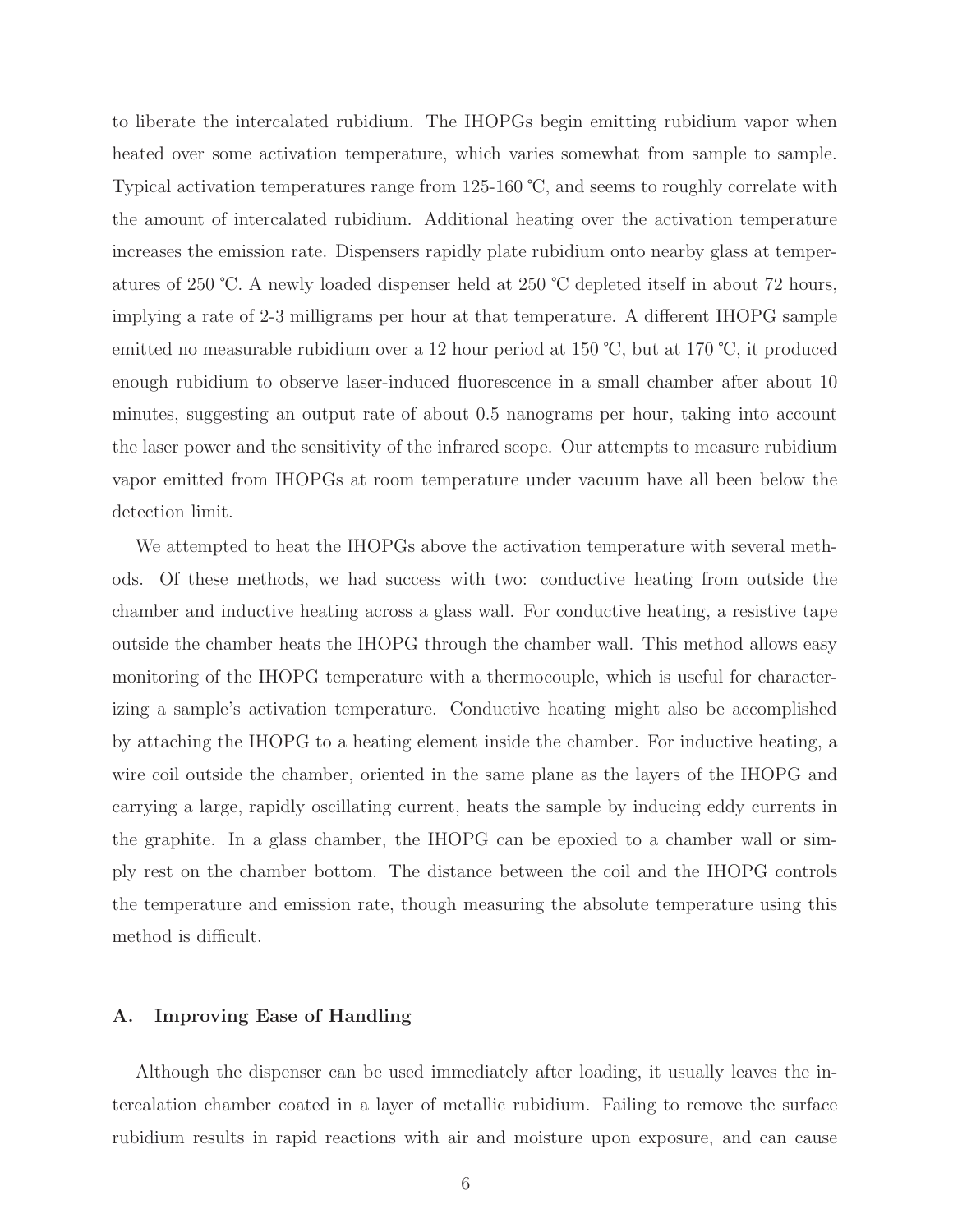structural damage to the IHOPG after only a few minutes. A few optional steps greatly ease handling in atmosphere. First, we transfer the IHOPG into a clean glass vacuum chamber and heat it with a heater tape to between 100 and 120 ℃, with a turbomolecular pump maintaining vacuum. We maintain the temperature below the activation temperature to remove surface rubidium without dispensing from between the layers. Depending on the amount of surface rubidium, this takes 24-48 hours. We gauge the depletion of surface rubidium by observing laser fluorescence on the D2 line at 780 nm. Heated surface rubidium produces enough vapor to observe laser-induced fluorescence when a near-resonant laser is passed through the chamber. When this fluorescence disappears, the surface rubidium has been depleted and it is safe to move on to the next step.

After removing the surface rubidium, we slowly raise the temperature of the IHOPG to find the activation temperature. A thermocouple provides temperature data, and a resonant laser beam passing through the tube produces fluorescence when the IHOPG begins to emit rubidium. Once we observe laser-induced fluorescence, we note the current temperature as the activation temperature and raise the temperature an additional 40 ℃ for 8 hours. The goal of this 8 hour period is to deplete the rubidium at the edges of the IHOPG, which we suspect reduces its availability to react with local atmosphere. Samples treated in this way have been handled in air for 90 minutes or more with no visible changes. Without this second step, the sample turns grey as a coating of rubidium hydroxide forms on the surface. Samples with this coating have still been used to load a MOT.<sup>[18](#page-19-6)</sup> However, these reactions are usually best avoided, as they may cause physical damage, making heating the IHOPG more difficult. For example, a crack could impair inductive heating, or disconnect the dispenser from its heater.

#### <span id="page-6-0"></span>III. APPARATUS

In sections [IV](#page-9-0) and [V,](#page-13-0) we will discuss two comparisons between IHOPG dispensers and commercial rubidium chromate dispensers. This section describes the apparatus used to perform both of those comparisons. A schematic view of the chamber is pictured in Figure [1.](#page-7-0) On the left, a rectangular glass chamber provides optical access for a 3D MOT (red laser beams). The IHOPG and a chromate dispenser were located near each other, in the cylindrical glass neck between the glass and steel parts. A sputter-ion pump and a residual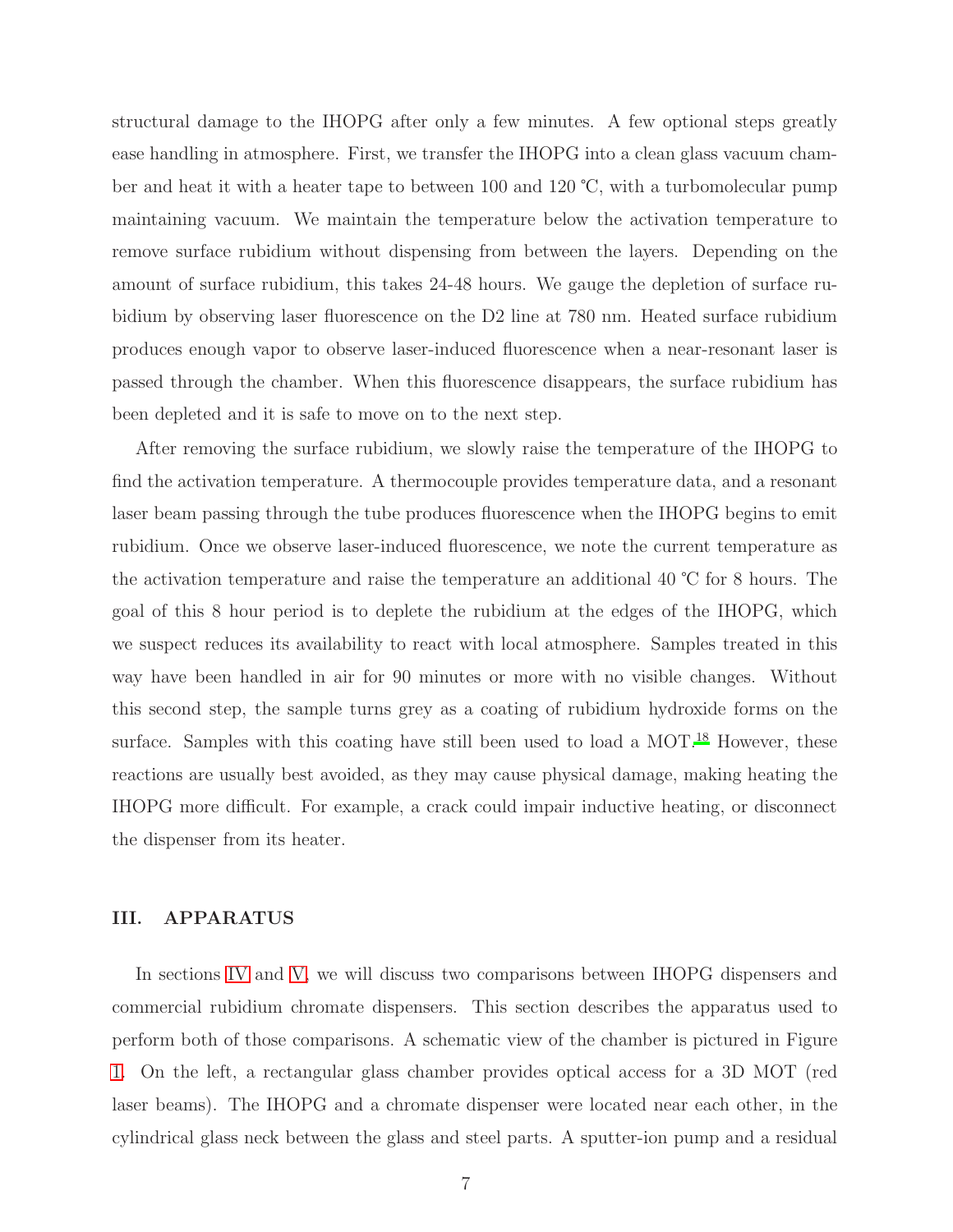

<span id="page-7-0"></span>FIG. 1. The chamber used for the experiments in Sections [IV](#page-9-0) and [V.](#page-13-0) The two different dispensers rest near each other in the glass neck at the top of the figure. The rubidium fluorescence is measured at the crossing of the three beams, pictured in red. The retro-reflecting optics for the 3D MOT, the magnetic quadrupole coils, and the inductive heating coils are not shown.

gas analyzer (RGA) were attached to the steel part of the test chamber. The RGA measured partial pressures using a quadrupole mass analyzer, but measured the total pressure using a separate ion gauge filament. The unit used in these experiments was new, and for a measured total pressure of  $1.3 \times 10^{-8}$  Torr the sum of the pressure peaks from the mass spectrometer was  $9 \times 10^{-9}$  Torr. The RGA measured mass/charge ratios out to 90 AMU/e.

The two types of dispensers were oriented in perpendicular planes to permit selective inductive heating. The power transferred by an inductive heater is highly dependent on the spatial orientation of the coils and the object to be heated. The inductive heater coil for the chromate dispensers was wrapped around the cylindrical glass chamber and moved back and forth along the cylindrical section, changing its distance from the chromate dispenser to control its temperature. A different coil was placed under the IHOPG and moved up and down to control its temperature. The linear translation stages used to move the coils had 8 mm of travel. Due to space constraints, only one coil was in position at any given time. The two dispensers were only a few millimeters apart in the chamber, but based on the effective ranges of the inductive heaters (less than 8 mm), and on how strongly the orientation of the heaters affects the level of heating, we are confident that the heating of each individual dispenser did not significantly heat the other. The orientation and size of the coil for the chromate dispenser makes the induced fields over the volume of the IHOPG very small. Similarly, the coil for heating the IHOPG was several millimeters from the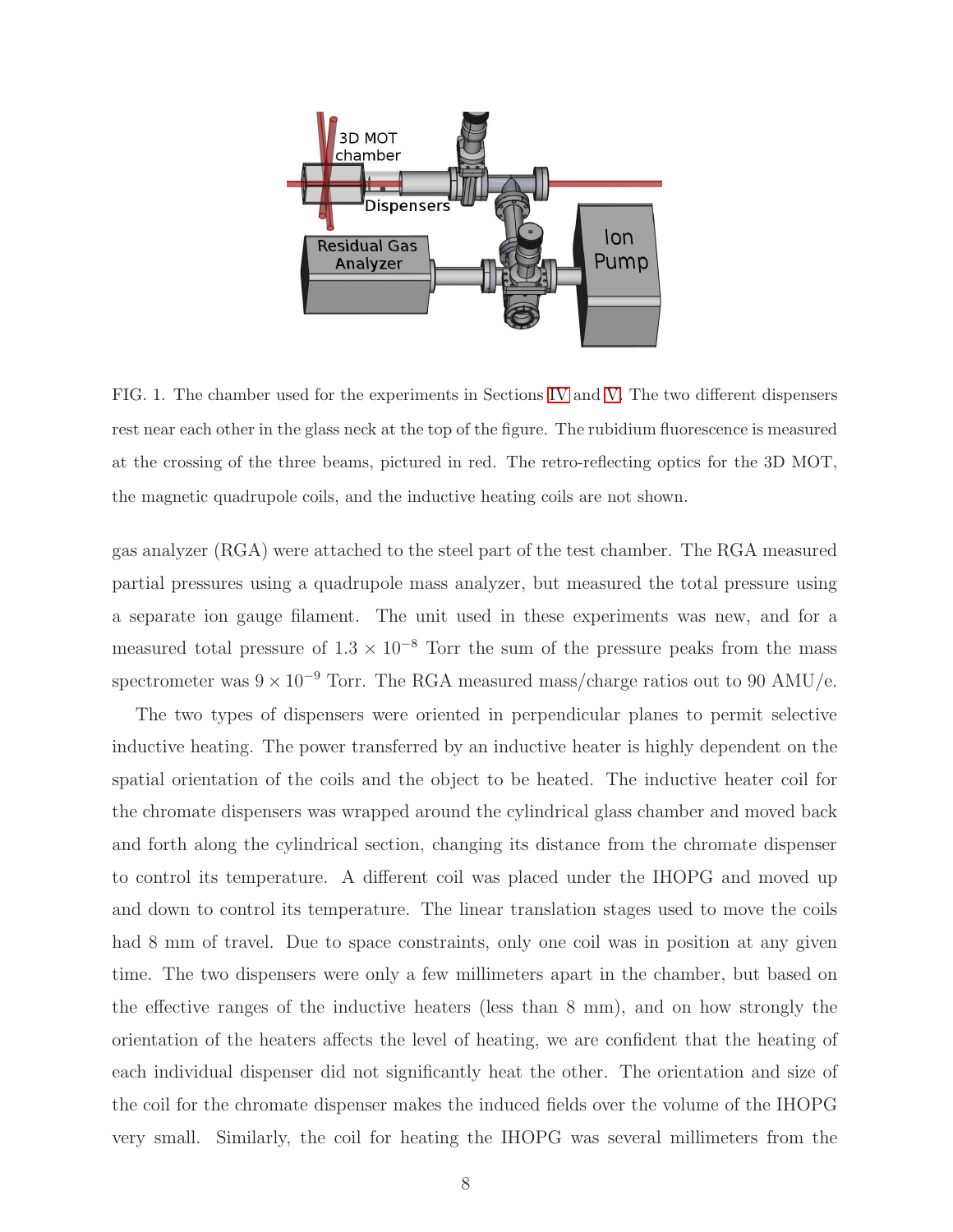chromate dispenser and was much smaller than the chromate dispenser, meaning that it was extremely unlikely to induce significant currents in the chromate dispenser. In addition, the different activation temperatures make it highly unlikely that the chromate dispensers would be anywhere near activation when the IHOPG was heated. When the chromate dispensers were heated, the heating of the glass in the area of the IHOPG was minimal. The lack of local heating is attributed to the use of Litz wire for the chromate heater coil, which helped reduce the resistivity of the coil at the high frequencies produced by the inductive heater.

The rectangular glass chamber admitted three perpendicular, circularly-polarized laser beams. These three primary beams all contained light 13 MHz red-detuned from the 5  ${}^{2}S_{1/2}$ , F = 2 to 5  ${}^{2}P_{3/2}$ , F = 3 line in  ${}^{87}Rb$ . A repumping beam, tuned to the transition between the 5<sup>2</sup>S<sub>1/2</sub>, F = 1 and 5<sup>2</sup>P<sub>3/2</sub>, F = 2 resonance, was aligned with the beam going from right to left in Figure [1,](#page-7-0) and could be turned on and off independently of the primary beams. The three primary beams had a total power of approximately 13 mW, and each beam had a waist of about 7 mm. The repump beam had 1.8 mW of light in a similarly sized beam. Each beam was retro-reflected through a quarter wave plate to produce the light fields necessary for a 3D MOT. Magnetic coils outside the vacuum chamber produced the necessary quadrupole field at the intersection of the three beams. The MOT ensured that the laser was locked to the same frequency for each run, and gave an early indicator of rubidium vapor output.

The sputter-ion pump maintained the chamber pressure near  $1.3 \times 10^{-8}$  Torr. The chamber was baked out for 5 days at 125 ℃ using a turbomolecular pump to minimize impurities, but the Viton gasket seal on the exit valve limited the overall quality of the vacuum. The RGA measured a partial pressure of water vapor of  $1.3 \times 10^{-9}$  Torr, with additional peaks of hydrogen (2.7 × 10<sup>-9</sup> Torr) and nitrogen and carbon monoxide (1.1 × 10<sup>-9</sup> Torr, at the same mass value). Other, smaller peaks were also present at several common mass numbers (e.g. carbon dioxide), but they did not significantly change upon heating of either dispenser. Neither dispenser, when heated, introduced new significant peaks to the RGA traces. Rubidium vapor was strongly attenuated by the chamber walls, never reaching the RGA in measurable concentrations. However, the dispensers were run for periods of several hours per day for several days before taking data, in order to align the laser beams and test and optimize the fluorescence measurements.

Before taking data, each dispenser was individually degassed over the course of several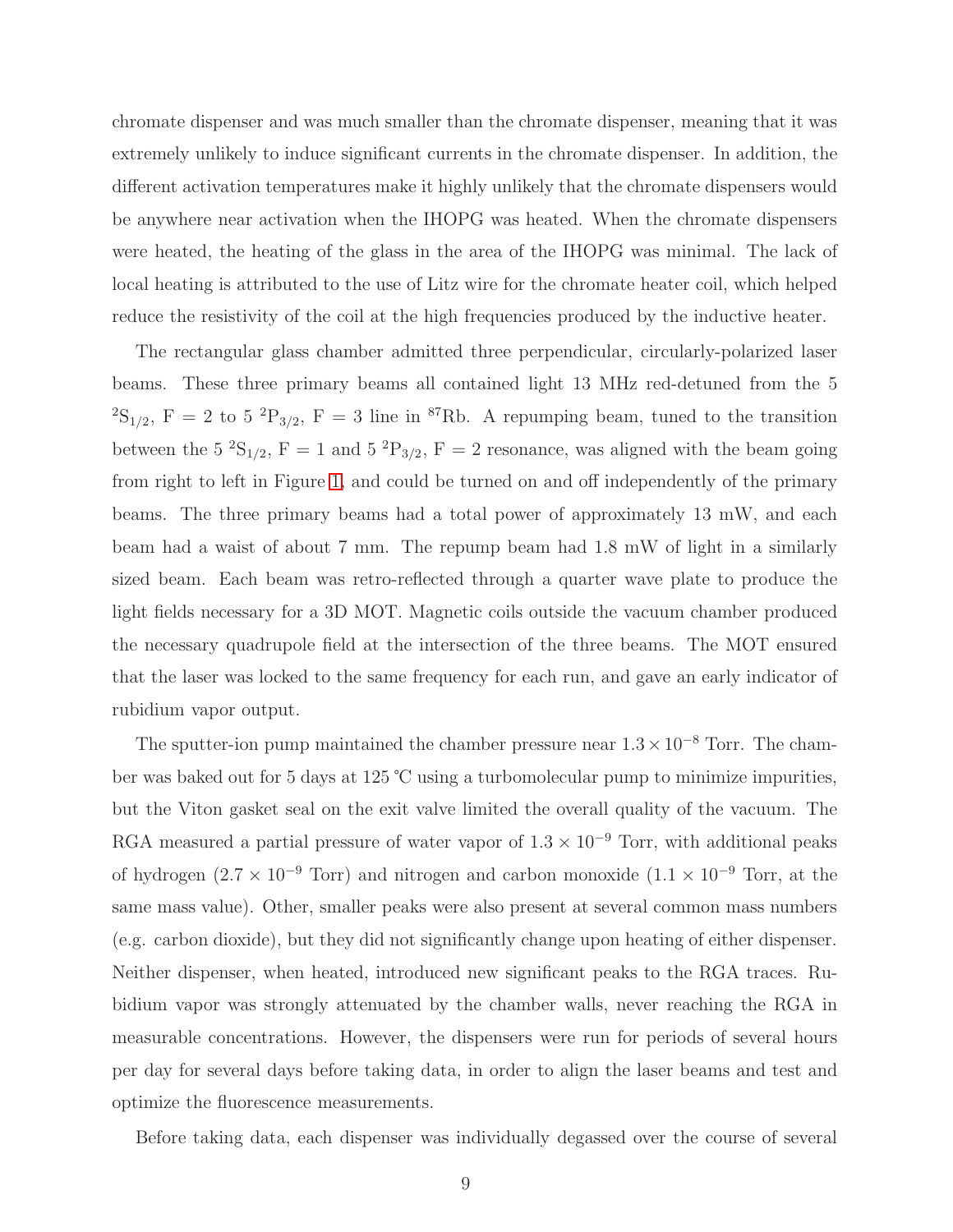

<span id="page-9-1"></span>FIG. 2. Changes in total pressure and relevant partial pressures at steady-state with each dispenser type. The rubidium vapor density is approximated from fluorescence measurments. The vapor density is in turn determined by dispenser temperature and serves as an indicator of the emission rate.

hours. Each dispenser was slowly heated while the RGA monitored the released gases. The MOT beams provided feedback to determine when rubidium output began. As the temperature was increased, occasional bursts of output gas were measured on the RGA and were allowed to dissipate before further increasing the temperature. This process was continued until rubidium output was observed. The dispenser being used was then cooled to room temperature, and the background pressure in the chamber was allowed to stabilize, as measured on the RGA, before starting a run.

# <span id="page-9-0"></span>IV. STEADY-STATE OUTPUT COMPARISON

Each dispenser was heated individually to a steady-state to measure the output gases. With the small amounts of rubidium used, the steel chamber walls were never saturated with rubidium, so the rubidium vapor was not detected by the RGA. Instead, rubidium density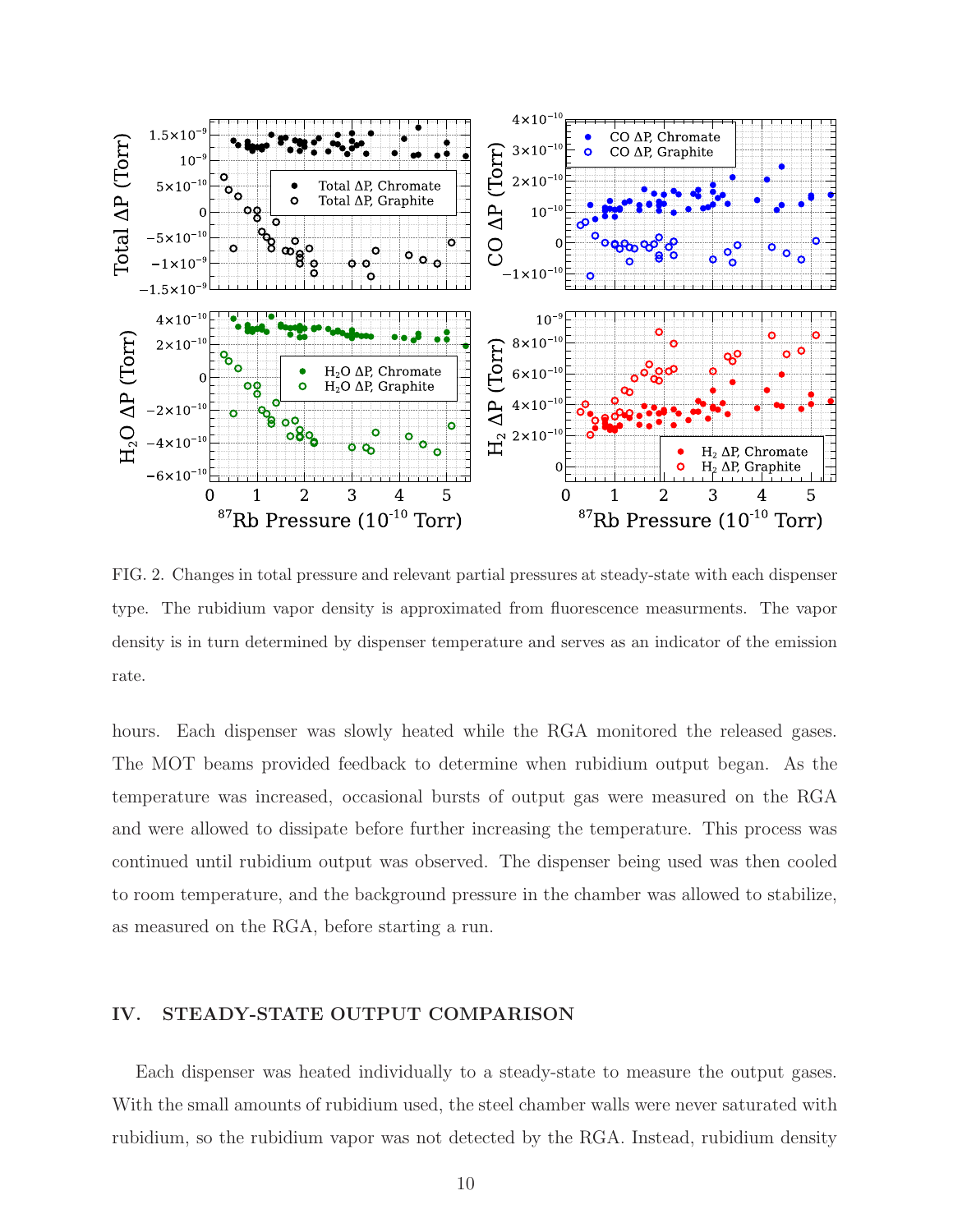was measured by observing the fluorescence of the atoms illuminated by the MOT cooling beams, imaged onto a photodiode. The measurements used in Figures [2](#page-9-1) and [4](#page-14-0) were taken with the quadrupole field and repump light turned off, as day-to-day variations in MOT shape resulted in significant variation in measured MOT fluorescence. In contrast, the light from the untrapped atoms was much more repeatable from day to day, and the imaging system had a much clearer global maximum during alignment. Between the cylindrical neck where the dispensers were and the chamber where the fluorescence was measured, there was a glass plate with an aperture. Neither dispenser had direct line-of-sight access to the fluorescence chamber. Rather, each dispenser produced a local cloud of rubidium, and a fraction of the atoms were diffusely reflected by the walls into the fluorescence chamber. Since the steel half of the chamber effectively functioned as a pump for rubidium, the local rubidium density near the dispensers should be roughly proportional to the dispenser's emission rate. The mean free path in the system is expected to be much larger than the size of the system, so the atoms that are directed at the crossed laser beams should reach them relatively unimpeded.

Calculations assuming a room-temperature distribution of rubidium and using the measured powers and detunings of the beams provided a rough estimate of local rubidium pressure as a function of observed fluorescence. For each of the six laser beams, we calculated the total fluorescence  $F$  in photons per second:

$$
F = n \int_{-\infty}^{\infty} d^3 \vec{v} \int_{-0.0036}^{0.0036} d^3 \vec{x} f(\vec{v}) \Gamma(\vec{x}, \vec{v}), \tag{1}
$$

where  $\vec{x}$  and  $\vec{v}$  are position and velocity, respectively, n is the <sup>87</sup>Rb density,  $f(\vec{v})$  is the 3D Maxwell-Boltzmann distribution

$$
f(\vec{v}) = \left(\frac{m}{2\pi k_B T}\right)^{3/2} \exp(-m|v|^2/2k_B T),
$$
 (2)

and  $\Gamma(\vec{x}, \vec{v})$  is the rate of spontaneous emission

$$
\Gamma(\vec{x}, \vec{v}) = \frac{\gamma}{2} \frac{I(\vec{x})/I_{\text{sat}}}{1 + I(\vec{x})/I_{\text{sat}} + (2(\delta - \vec{k} \cdot \vec{v})/\gamma)^2}.
$$
\n(3)

 $I(\vec{x})$  is the intensity profile of the beam in question, assumed to be a Gaussian in two dimensions and constant in the third direction, as the beams were collimated.  $\gamma$  is the excited state linewidth  $(2\pi \times 6.065 \times 10^{6}s^{-1})$ ,  $\delta$  is the detuning  $(-2\pi \times 13 \times 10^{6}s^{-1})$ ,  $\vec{k}$  is the beam's wave vector, m is the mass of <sup>87</sup>Rb, T is 300 K,  $I_{\text{sat}}$  is the saturation intensity  $(1.67 \text{ mW/cm}^2)$ ,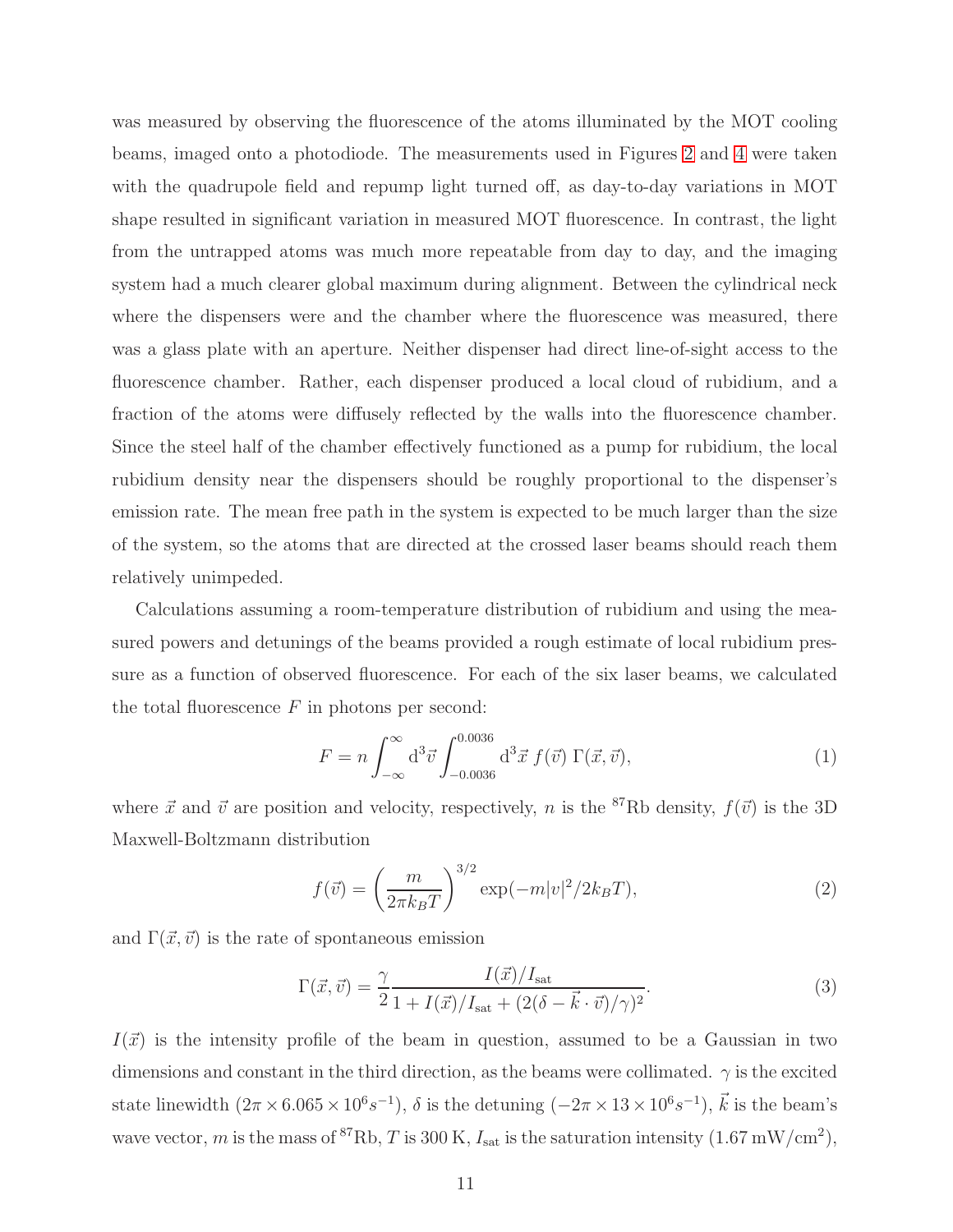

<span id="page-11-0"></span>FIG. 3. An example of the RGA data used to produce one of the points in Figure [2.](#page-9-1) These data are from a run of the chromate dispenser, and correspond to total pressure measured by the RGA. When the dispenser is heated, the pressure spikes, then falls to an equilibrium pressure greater than measured before heating. The pressure difference between the measurement before turning on the dispenser and at steady state is plotted in Figure [2](#page-9-1) against the rubidium fluorescence observed at steady-state.

and  $k_B$  is Boltzmann's constant. The limits of the integral for position are determined by the field of view for the detector and its optics. The total number of photons was corrected for solid angle, efficiency of the detector, and amplification factor of the detector electronics. These calculations led to a rough estimate of the fluorescence emitted versus the number density (pressure) of the rubidium, corresponding to about  $1 \times 10^{-10}$  Torr of <sup>87</sup>Rb per millivolt of fluorescence. Since the six beams technically formed a three-dimensional molasses configuration, similar calculations estimated the additional contribution from slow atoms, assuming that all atoms with a velocity lower than 15 m/s were slowed to the recoil velocity, thereby increasing their time in the beams and emitted fluorescence. It should be noted that no effort was made to zero the magnetic fields, which will weaken the effect of the molasses. However, this overestimate leads to additional fluorescence from the slowed atoms that was less than that from the rest of the thermal distribution by about three orders of magnitude. The effect of the molasses is therefore negligible.

Figure [2](#page-9-1) details the observed pressure changes as a function of rubidium output for the chromate and IHOPG dispensers. Each point represents a run in which one of the dispensers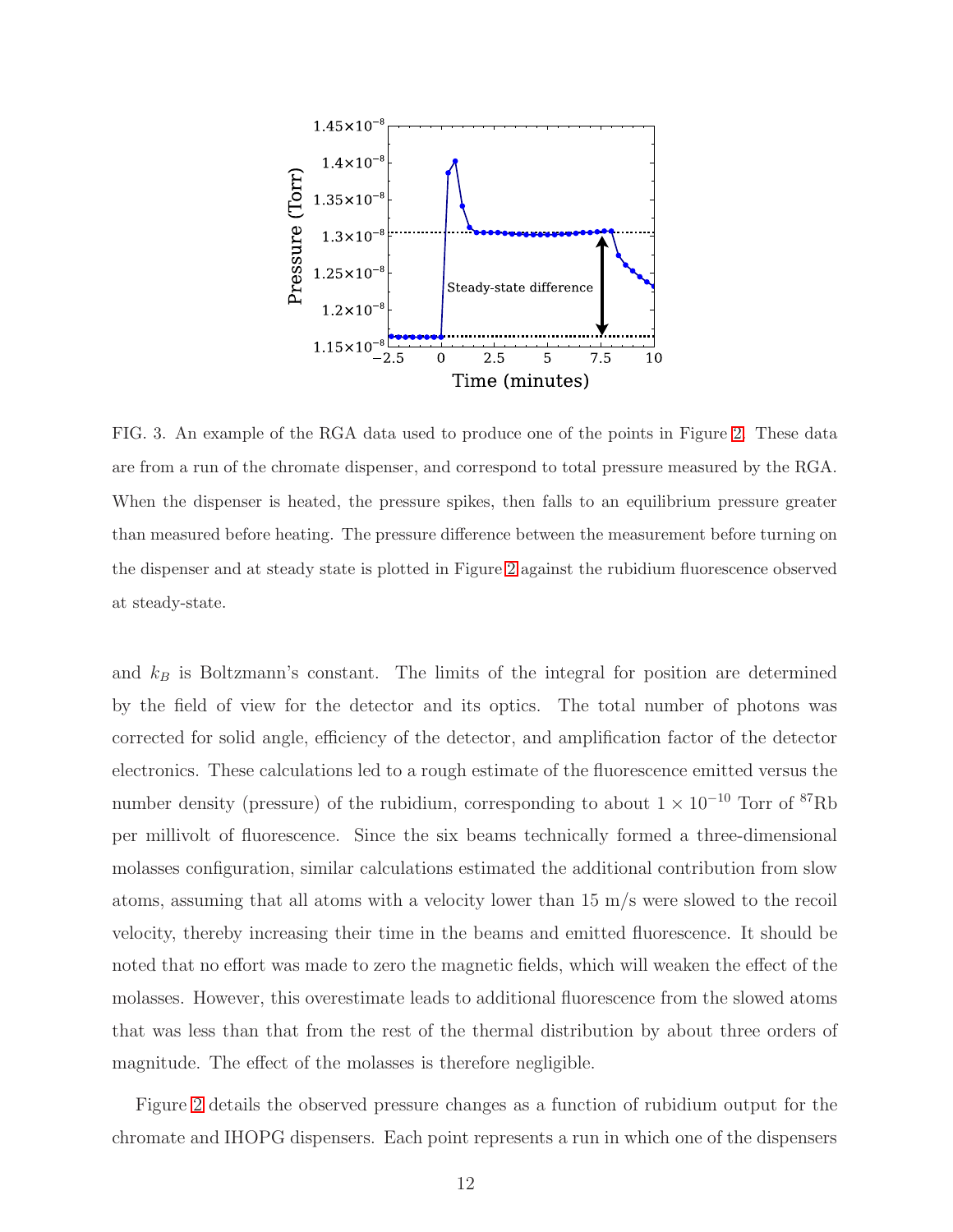was heated until the output gases measured by the RGA reached a steady state. In the case of the chromate dispenser, a typical run started with a large spike of output gases, followed by a taper over several minutes to reach a final plateau (see Figure [3\)](#page-11-0). The chromate dispensers typically reached a steady-state after approximately ten minutes, and the IHOPG response times were somewhat slower. For low output rates, the IHOPGs acted in much the same way, but as the IHOPG temperature and rubidium output increased, a qualitative change in the IHOPG behavior occurred due to the background water vapor in the chamber.

During runs with the IHOPG at temperatures above a threshold corresponding to about 1 mV of rubidium fluorescence, the pressure curves measured by the RGA eventually fell below those measured before heating. In these cases, the pressure decrease continued very slowly over a fairly long period. The IHOPG data shown in Figure [2](#page-9-1) were limited to 40 minutes of run time per point. The 40 minute duration was chosen to capture the majority of the effect while constraining experimental time. A few tests of the IHOPGs at longer times, up to two hours, showed that the 40 minute time limit captured the vast majority  $(> 90\%)$  of the effect.

Comparing the total pressure to the water vapor pressure, it is clear that much of the pressure decrease is due to the rubidium vapor reacting with background water vapor:

$$
2\text{Rb} + 2\text{H}_2\text{O} \rightarrow 2\text{RbOH} + \text{H}_2. \tag{4}
$$

The chamber used in this experiment had a significant background including water vapor. However, in a UHV chamber, the getter effect of the rubidium would not be present. The well-known characteristics of the RGA measurement make it possible to approximate the pressure change in a chamber without background water vapor. We take the total pressure data and add the lost water vapor back to each individual point. Figure [4](#page-14-0) shows the data after this correction. Instead of simply adding back the lost water vapor, the data are corrected for the measured sensitivity differences between the mass filter and ion gauge filament, as well as for the measured ratio of the correlated 17 AMU/e peak. Correcting for the lost water vapor, the total pressure change is still well below that observed from the chromate dispenser over the measured range. As noted above, rubidium vapor was attenuated by the chamber walls before reaching the RGA. Therefore, the rubidium vapor pressure does not appear in the RGA total pressure levels.

The chromate dispensers did not produce a measurable decrease in water vapor despite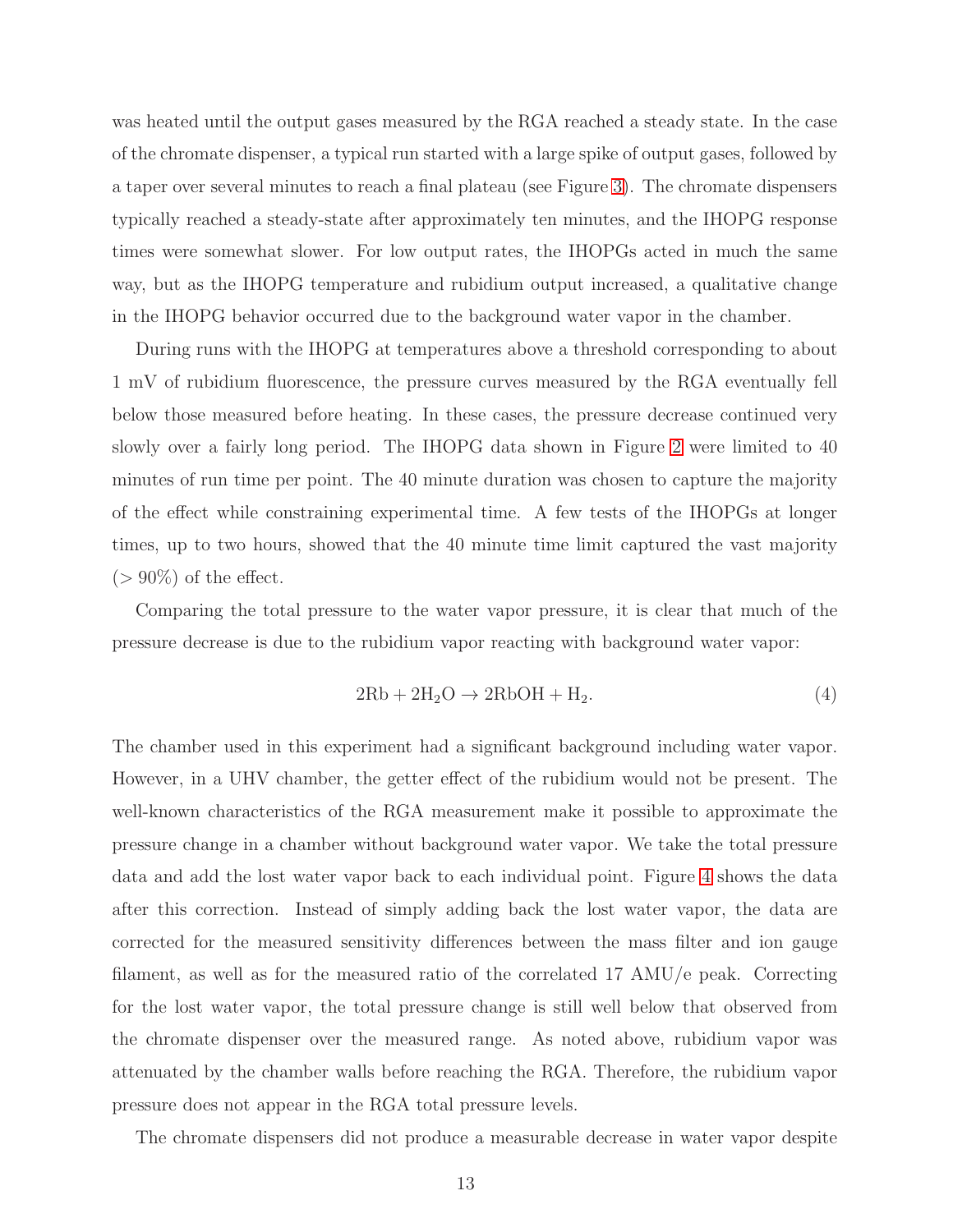the emission of similar amounts of rubidium to the IHOPG dispenser. We attribute this to the fact that the activation temperature for the chromate dispenser is much higher, resulting in greater sympathetic heating of nearby chamber walls and desorption of water vapor from the walls. Even though the rubidium from the chromate dispenser was reacting with similar amounts of water vapor, the amount of water vapor released by heating the chamber walls exceeded the amount reacting with the rubidium. A careful examination of Figure [2](#page-9-1) shows that the water vapor output when heating the chromate dispenser has a weak negative slope as the rubidium output increased. The amount of additional desorption as the dispenser temperature was raised was less than the getter effect of the additional rubidium, but the high activation temperature meant that there would be significant heating of the chamber even at very low rubidium output rates.

In a chamber without background water vapor, the pressure decrease shown in Figure [2](#page-9-1) would likely not appear, but the corrected data in Figure [4](#page-14-0) suggest that the pressure increase due to undesired gas emission from the IHOPG is extremely small. In comparison, the chromate dispensers increased total background pressure by about  $1.2 \times 10^{-9}$  Torr regardless of the level of rubidium output. In the worst case, when the IHOPG was producing almost no rubidium, the total pressure increase in the steady state was  $7 \times 10^{-10}$  Torr. These results show that in the configuration used here, the IHOPGs produce, at most, about one-half of the waste gases of the chromate dispensers, and compare more favorably at higher output rates. Some of the observed waste gases were almost certainly contributed by desorption of gases on nearby walls, but this effect is difficult to engineer away, as the heat required for activation, especially for the chromate dispensers, is quite large. In other words, there seems to be a significant advantage to be gained by using dispensers that require less heat to activate, as generating less heat mitigates desorption and out-gassing from other nearby vacuum components.

# <span id="page-13-0"></span>V. GAS ABSORPTION COMPARISON

UHV systems have extremely stringent requirements on their contents. Even extremely clean materials can outgas enough to have a measurable effect on vacuum quality. Background gases adhere to the surfaces of the chamber or diffuse through chamber materials, creating a persistent gas load. Heating the chamber or its contents, e.g. a dispenser, re-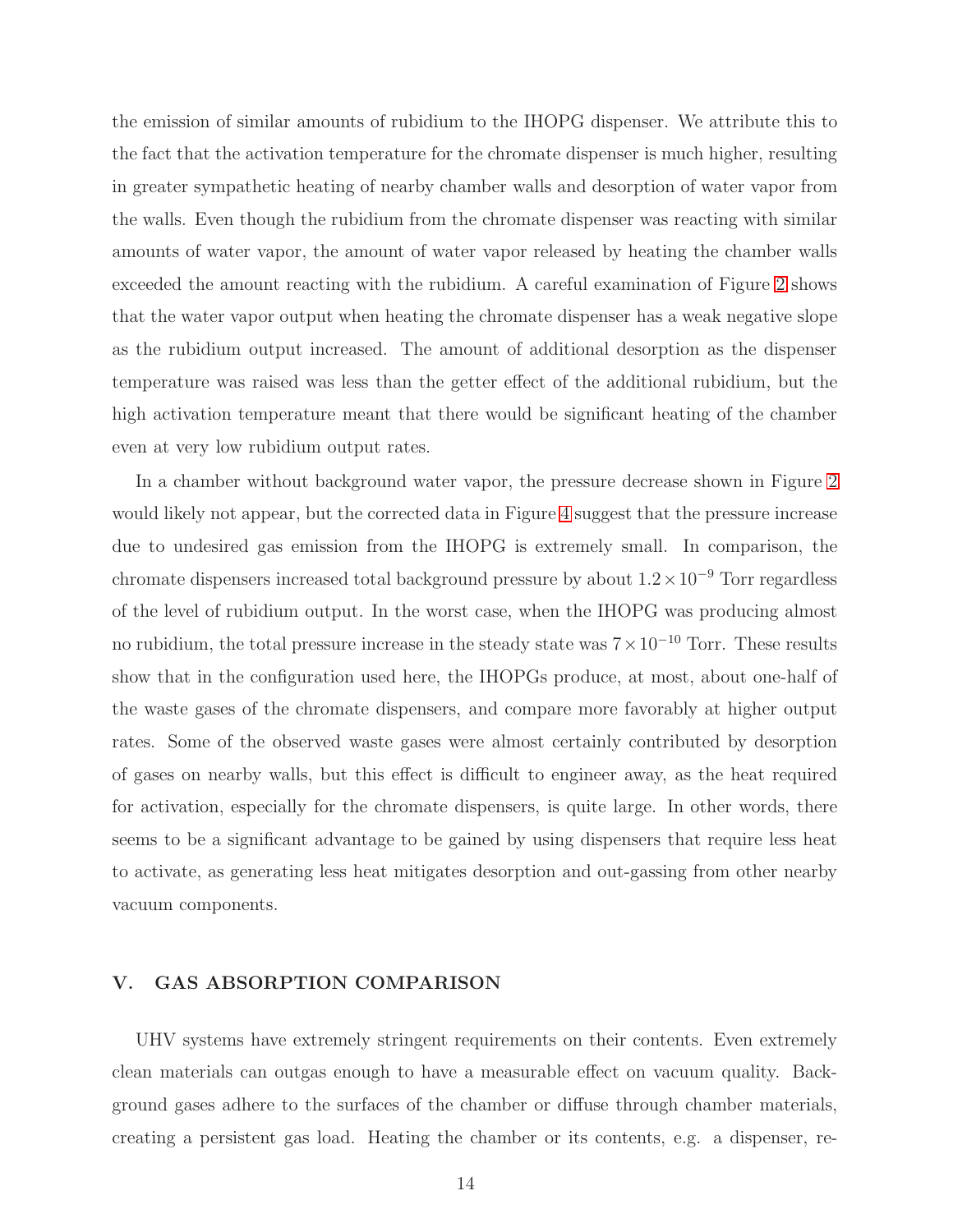

<span id="page-14-0"></span>FIG. 4. Total pressure comparison, with the graphite dispenser data corrected for reactions between water vapor and rubidium. The chromate dispenser data are unchanged from Fig. [2,](#page-9-1) and are shown for reference only. The pressure loss due to dispensed rubidium reacting with background water vapor has been added back to the IHOPG data, using best estimates for the sensitivity differences between the mass spectrometer and ion filament, as well as the measured ratio of the 17 AMU peak to further refine the correction. These data provide approximate values for the expected pressure differences that would be observed in a chamber without background water vapor. Of note is that even with the water vapor losses added back to the IHOPG data, the total pressure increase is near zero, and still much less than the observed pressure increases from the chromate dispenser, even without correcting those data for the water vapor reaction.

leases even more gas. We have observed significant gas loads produced by commercial chromate dispensers when heating them, especially after leaving them at room temperature for extended periods. For example, in one chamber, a SAES NEXTorr D 100-5 sputter ion/non-evaporable getter (NEG) hybrid pump normally runs currents at the lower limit of observation, between 0 and 1 nA, corresponding to pressure at or below  $1.5 \times 10^{-11}$  Torr. After 72 hours with the dispenser at room temperature, heating the chromate dispenser significantly increases the ion pump current. The increase depends on how rapidly the dispenser is heated, but currents of 5-6 nA (7.7 - 9.2  $\times 10^{-11}$  Torr) during the first hour of heating are common. Longer periods of inactivity seem to result in larger currents. Whether this is caused by adsorption of waste gases onto the steel portion of the dispenser or reversible absorption into the getter material is not certain, but it is reasonable to suppose that a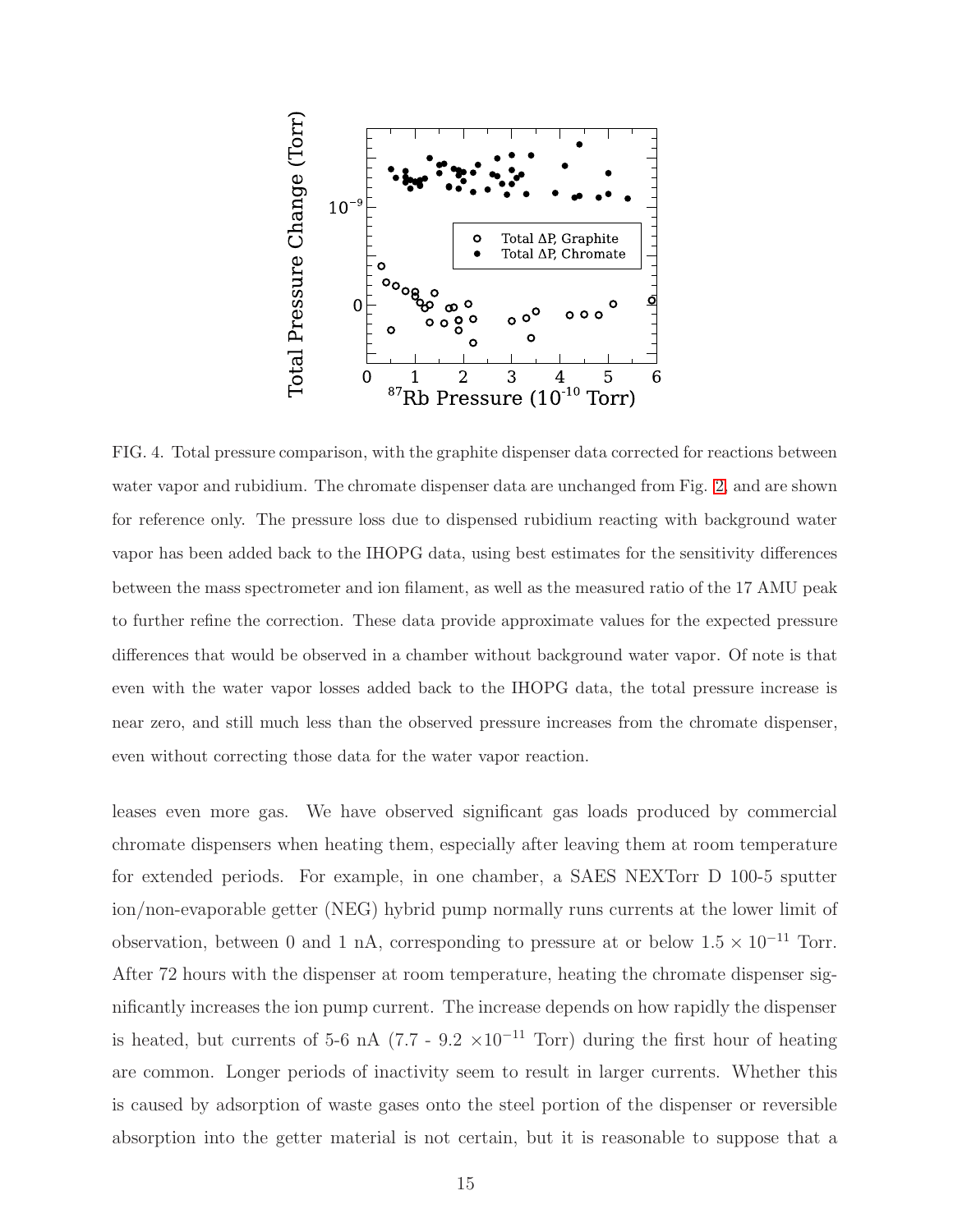

<span id="page-15-0"></span>FIG. 5. Measurements of absorbed gas in the different dispensers or adsorbed to nearby surfaces heated along with the dispenser. Each point is derived by integrating the area under a difference curve calculated by subtracting the pressure curve of a one-hour off-time from the chosen, longer off-time, and then multiplying by the pumping rate. See Figure [6](#page-16-0) for a set of example data.

dispenser without dedicated internal getter material might collect less gas over time. The experiment described below tests this hypothesis, comparing adsorbed/absorbed gases from IHOPG and chromate dispensers after various periods left at room temperature.

In order to measure absorbed gas, the dispensers were left at room temperature for a range of times between 2 and 72 hours, and then heated to a constant temperature, corresponding to about 1.8 mV of fluorescence, or about  $2 \times 10^{-10}$  Torr of <sup>87</sup>Rb in the glass chamber. During the heating process, the RGA measured various gas pressures every few seconds. The resulting curves were compared to a curve produced by the dispenser after 1 hour at room temperature (i.e., when almost no gas should have been absorbed). The area difference between the curves is proportional to the total waste gas released, as illustrated in Figure [6.](#page-16-0) The total gas released is approximated by multiplying the area between the curves by the pump rate of the ion pump. Figure [5](#page-15-0) shows the results of these tests and calculations.

The results show that both dispensers and the sympathetically-heated parts of the chamber collect similar amounts of gas up to about 24 hours at room temperature. At longer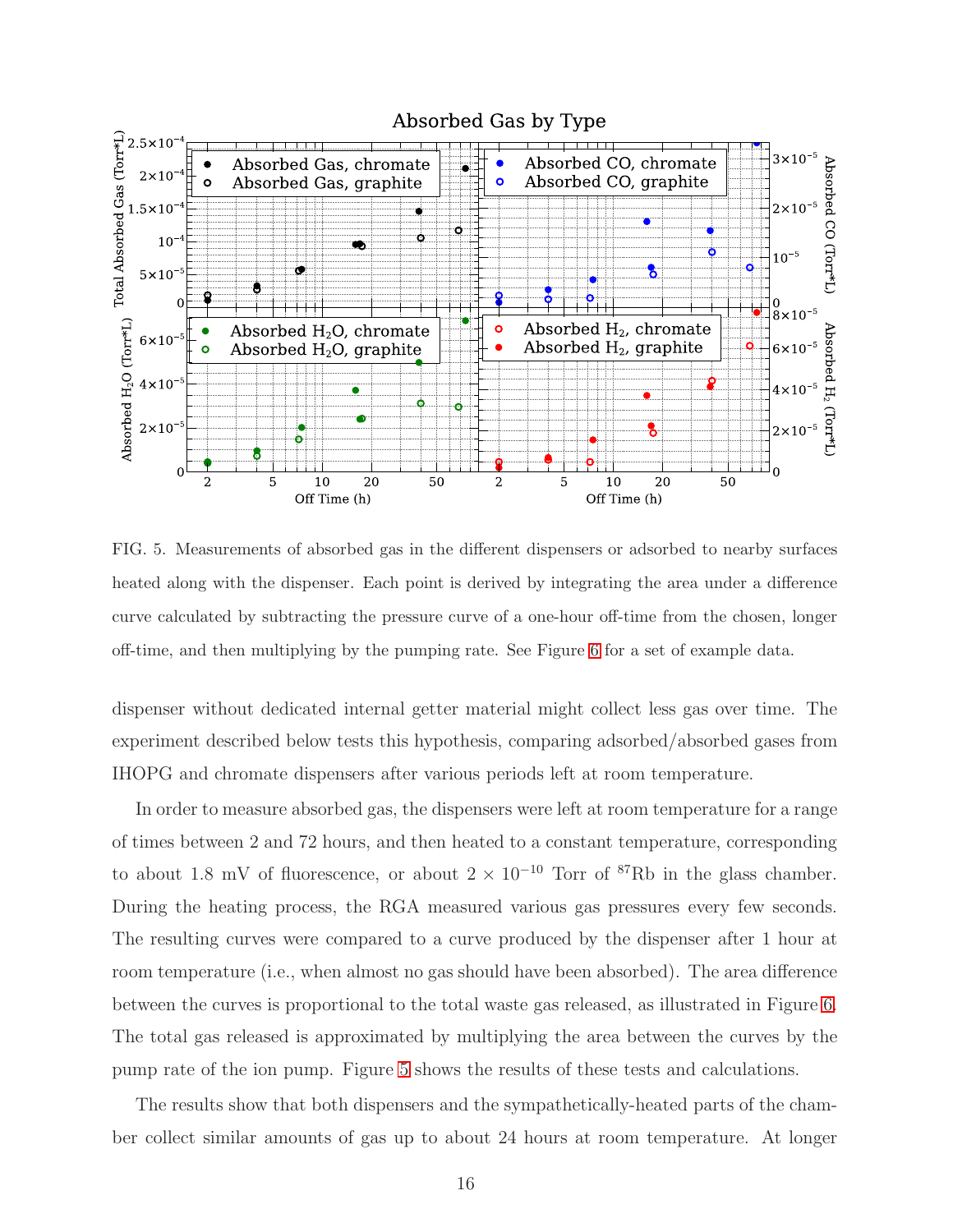

<span id="page-16-0"></span>FIG. 6. Example of pressure data used to produce the 40 hour point for IHOPG gas absorption measurement. The lower curve shows the total pressure as a function of time when the IHOPG was heated after 1 hour at room temperature. The upper curve shows pressure data collected when the IHOPG was similarly heated after 40 hours at room temperature. The area difference between the two curves is used to determine the amount of gas absorbed by the dispenser during the 40 hour period. Each point in Figure [5](#page-15-0) comes from one such comparison.

times, the chromate dispenser and the chamber around it continue to absorb, but the IHOPG levels off, except for hydrogen. This is unsurprising because rubidium intercalated graphite is known to act as a getter for hydrogen at room temperature.<sup>[24](#page-19-12)</sup> These results suggest that the IHOPG dispensers attract less total waste gas than the chromate dispensers when left cold for an extended period, though the amount of the effect which can be attributed to the dispenser rather than nearby chamber walls is difficult to determine. However, the data suggest that the IHOPG may have additional utility in experiments where long (days or longer) periods of inactivity are expected, in addition to their overall lower level of undesired gas output.

# VI. CONCLUSIONS AND OUTLOOK

Experimental data and observations show that IHOPG is a suitable source for clean rubidium vapor in a cold atom experiment. IHOPGs consist of relatively inexpensive and easily available materials, and their production requires equipment typically available to atomic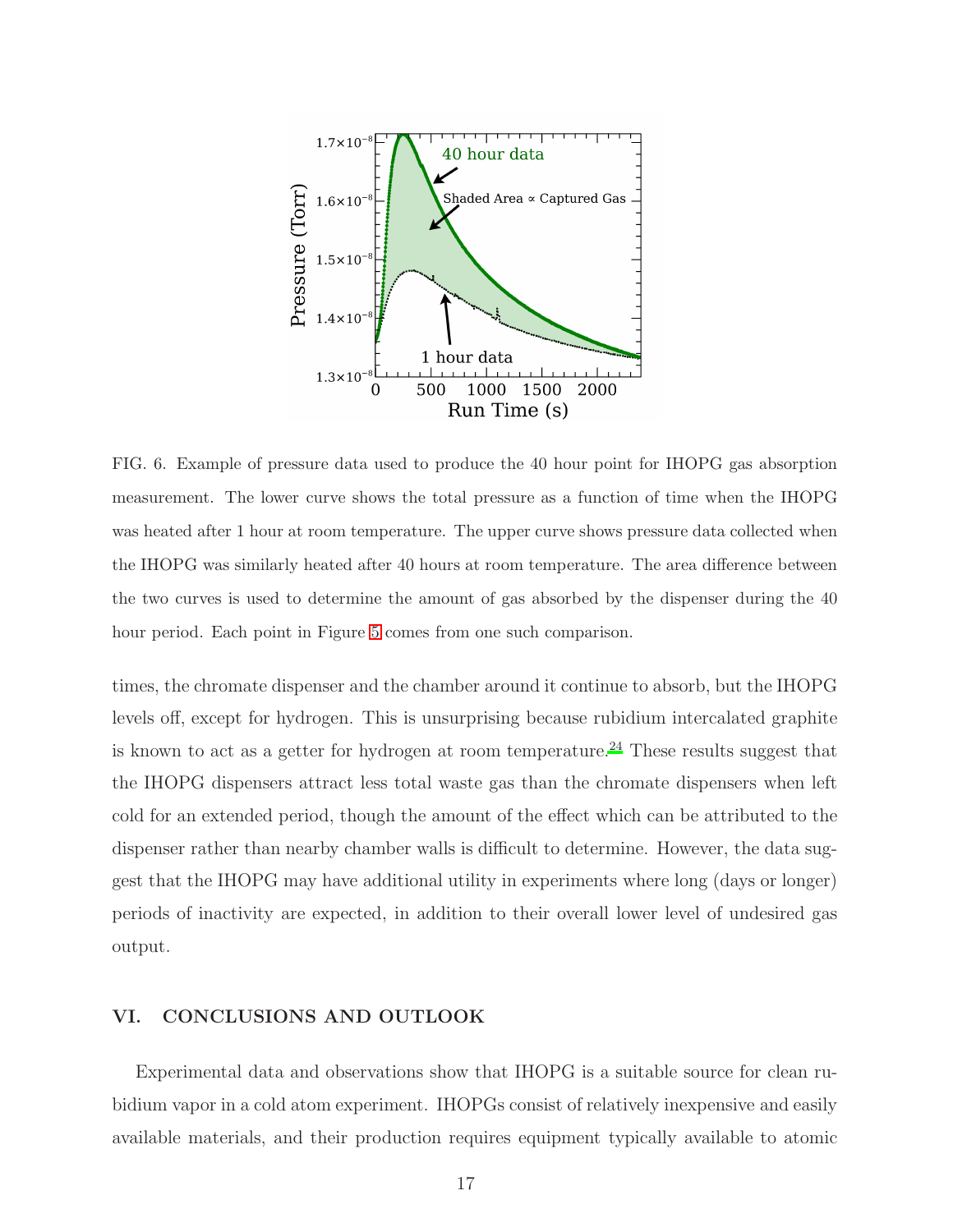physics laboratories. They are operated with similar equipment to chromate dispensers, but require less power to operate and produce much less waste gas. Handling time in air can be increased to over 90 minutes with simple post-processing. Under most circumstances, this should be enough time to mount the IHOPG and bring the chamber down to rough vacuum. Another potential issue with IHOPGs is the low maximum baking temperature, which is limited to the activation temperature of the IHOPG, between 125 and 150 ℃, but these temperatures are often enough to bake out a chamber, albeit over a longer period. Since the expected temperatures needed to intercalate lithium and potassium are higher, it is possible that IHOPG dispensers using those metals will have higher activation temperatures, which would require more power to dispense gas but allow higher maximum bake out temperatures.

The increased capacity per mass and volume of IHOPGs is an advantage in experiments where long-term operation without service is necessary, such as space applications. The high purity of the output vapor reduces load on the vacuum pumps, and minimizes the increase in background pressure, which may be especially useful in experiments requiring a compact form factor, where, for instance, differential pumping schemes might not be feasible.

Since cesium, potassium, and lithium are known to intercalate into HOPG with relative ease, they are excellent candidates for dispenser production as well. Cesium's applicable thermodynamic characteristics are very similar to that of rubidium, so loading and dispensing may work at very similar temperatures. Potassium and lithium have a much lower vapor pressure for a given temperature, so higher temperatures will almost certainly be required to load and activate the dispenser, but these temperatures may still be lower than those required for a potassium or lithium chromate dispenser.

The production of IHOPGs is simple and inexpensive. They can be produced with equipment readily available to most atomic physics labs. No highly technical skills are required to produce them. Therefore, they may find applications in undergraduate-level atomic physics experiments, where budgets are limited and students have not yet developed extensive technical skill.<sup>[25](#page-19-13)</sup> As an undergraduate-level experiment, the production of IHOPGs could be used to instruct students on the use of a glove box, basic vacuum protocol, and safe handling of alkali metals.

IHOPGs have already been used in-house to load a 2D grating MOT. The atom numbers observed in the 2D and 3D grating MOTs were very favorable compared to other similar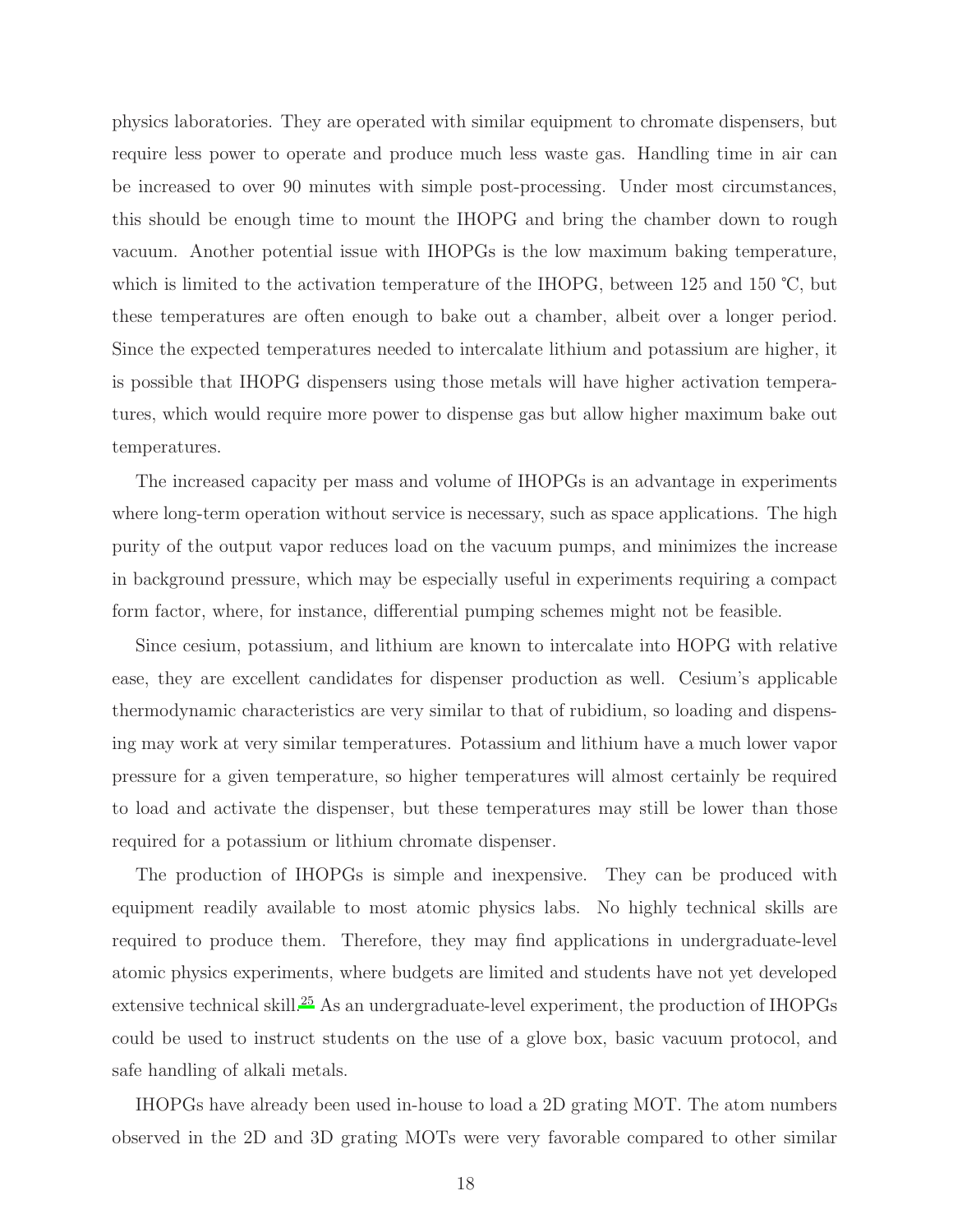experiments,  $18,26-28$  $18,26-28$  $18,26-28$  despite using less overall laser power than other grating-based systems. An IHOPG is currently in use on an experimental apparatus that regularly produces Bose-Einstein condensates. The vacuum chamber was changed over from one with a chromate dispenser to one with an IHOPG and has experienced a noticeable improvement in the lifetime of atoms in the magnetic trap, from around 2 seconds to 5 seconds. The lifetime in the IHOPG chamber has remained at this level after about 1 year of nearly continuous operation. This, in addition to the data described here, suggest that the integration of IHOPG dispensers into systems is practical and can improve their behavior, compared to chromate dispensers. Our experimental apparatus currently under construction are moving over to IHOPG from chromate dispensers whenever feasible.

#### VII. ACKNOWLEDGMENTS

This work was funded by the Air Force Research Laboratory. We wish to thank Dr. Greg Pitz and Joshua Key of AFRL for additional help in producing IHOPGs.

#### REFERENCES

- <span id="page-18-0"></span><sup>1</sup>Y. J. Lin, A. R. Perry, R. L. Compton, I. B. Spielman, and J. V. Porto, Phys. Rev. A 79[, 063631 \(2009\).](http://dx.doi.org/ 10.1103/PhysRevA.79.063631)
- <span id="page-18-2"></span><span id="page-18-1"></span> $2^{\circ}$ M. R. Walkiewicz, P. J. Fox, and R. E. Scholten, [Rev. Sci. Instrum.](http://dx.doi.org/10.1063/1.1288261)  $71$ , 3342 (2000). <sup>3</sup>SAES Getters, ["Alkali Metal Dispensers,"](https://www.saesgetters.com/sites/default/files/AMD Brochure{_}0.pdf)
- [https://www.saesgetters.com/sites/default/files/AMDBrochure\\_0.pdf](https://www.saesgetters.com/sites/default/files/AMD Brochure_0.pdf) (2007).
- <span id="page-18-3"></span><sup>4</sup>Various commercial equipment, instruments, and materials, as well as their suppliers are identified in this paper to foster understanding and reproducibility. These identifications do not imply endorsement by the Air Force Research Laboratory, or that other materials are unsuited to these purposes.
- <span id="page-18-4"></span><sup>5</sup>J. Fortagh, A. Grossmann, T. W. Hänsch, and C. Zimmermann, [J. Appl. Phys.](http://dx.doi.org/10.1063/1.369018) 84, 6499 (1998).
- <span id="page-18-5"></span> $6W$ . Rüdorff and H. Schulz, [Z. Anorg. Allg. Chem.](http://dx.doi.org/10.1002/zaac.19402450203) 245, 121 (1940).
- <span id="page-18-6"></span> ${}^{7}R$ . C. Croft and R. G. Thomas, Nature 168[, 32 \(1951\).](http://dx.doi.org/10.1038/168032c0)